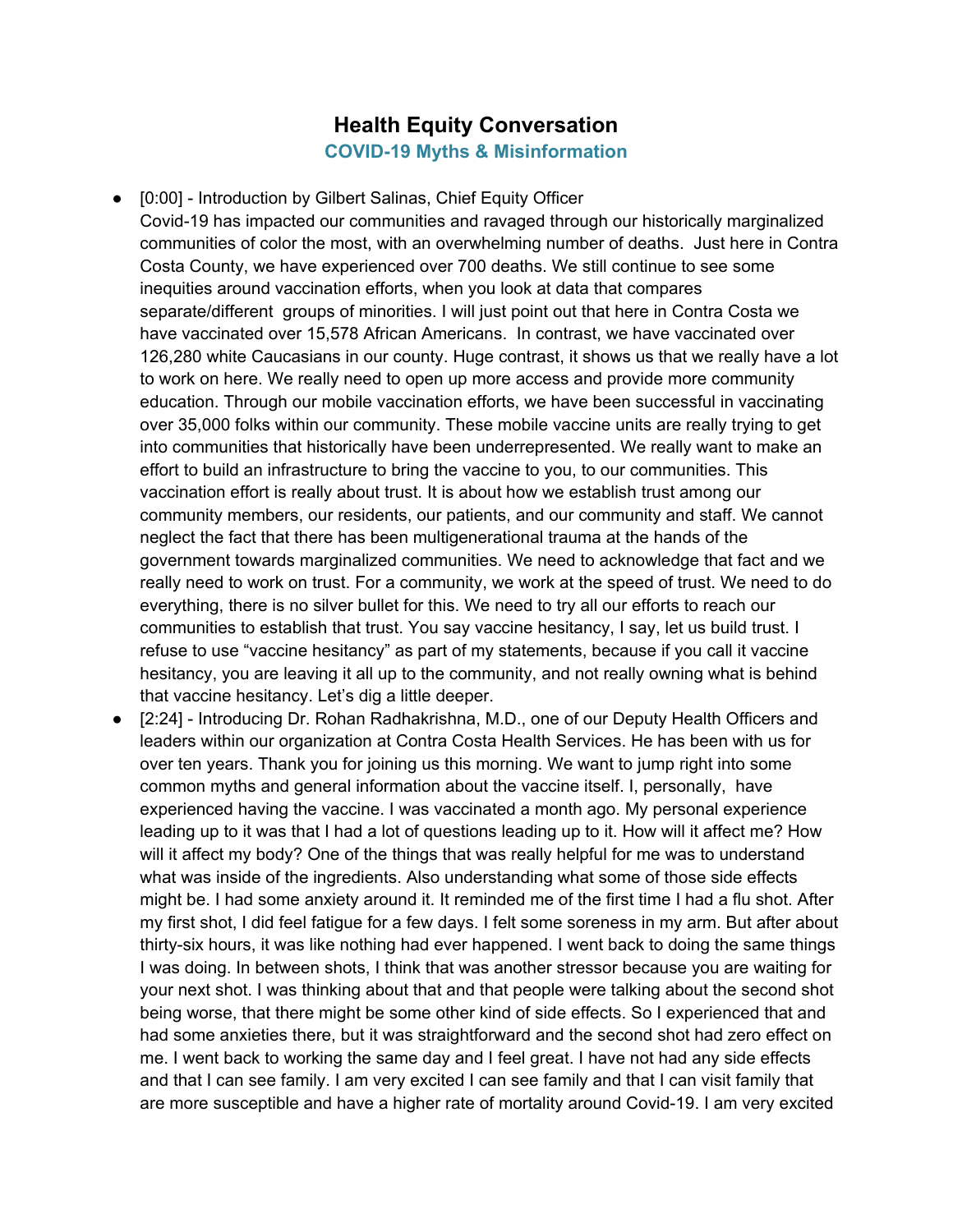that I can be around others and travel and start thinking about ways to get back to some new form of normal. So, I am very excited about some of those things. How about you Dr. Rohan?

## **Rare & Severe Side Effects**

● [4:49] - Dr. Radhakrishna begins presenting. It is amazing that in less than a year, since this pandemic started, we received the gift of an offensive tool to fight this virus, which was the vaccine. To get it in December of 2020 was beyond my dreams. Me, as well as many other frontline providers, nurses, doctors, therapists, were also a little afraid. We had some questions and concerns. I want to normalize that. It shows that you care about your body, that you are asking questions, that you do have concerns. The good news is, there have been millions in people's arms, and we are monitoring it closely. I can share my own story, that I did have a little redness, and some petechial bruising around the injection site. That went away in a day or two. My wife, who is also a healthcare provider, actually had a more serious impact, feeling like she had a bad cold and was in bed and not feeling so great for a day. But then she bounced back and was back to normal. I have this conversation every day with my patients, whether they are concerned about getting the flu vaccine, or a tetanus booster, a varicella vaccine that prevents zoster, and it is an ongoing conversation. I tell people that it is like going to the gym, no pain, no gain. The good thing is that it is a little bit of pain, and it only lasts a few hours, it is mild. It is strengthening your immune system, and those side effects are actually a sign that your body is working, it is learning and building that immune memory to fight back. So do not be afraid. What we know now that we have given tens of thousands of those vaccines, and we have had zero serious adverse events and zero deaths, but we have had tens of thousands of cases of COVID-19 and hundreds of deaths. We have got to do the math for ourselves. The risk is a personal thing, but I am grateful that I have been able to get the vaccine, and I encourage each one of my patients to as well.

## **Efficacy / Which Vaccine is for me?**

- [6:58] Question: Thank you for that experience and for sharing. The next thing that I want to talk about was, there are a lot of conversations happening now that we have the Johnson & Johnson (Jansen) vaccine that is available. It is a single dose and there is a lot of conversation about the efficacy of vaccines. I wanted you to define in layman terms what that means. What is efficacy and how do the vaccines compare to each other in efficacy?
- [7:30] Dr. Radhakrishna addresses these concerns. Efficacy is a fancy word which simply means the ability to meet a goal. The goal to not end up in a grave, to not end up in an intensive care unit or on a breathing machine or to even go to the hospital. And for that, all the vaccines are almost 100% effective. It gives you the protection to fight off the infection. But there are minor differences in the rates of getting the infection with mild symptoms. You cannot actually compare them because there were nor any head-to-head trials. We are moving fast to get vaccines in people's arms, and they were also studied at different times during the pandemic, in different geographic places during the pandemic, with different variants circulating. So, we cannot compare them directly. The best vaccine for you, is the one that is offered to you on the day of your shot when it's your turn.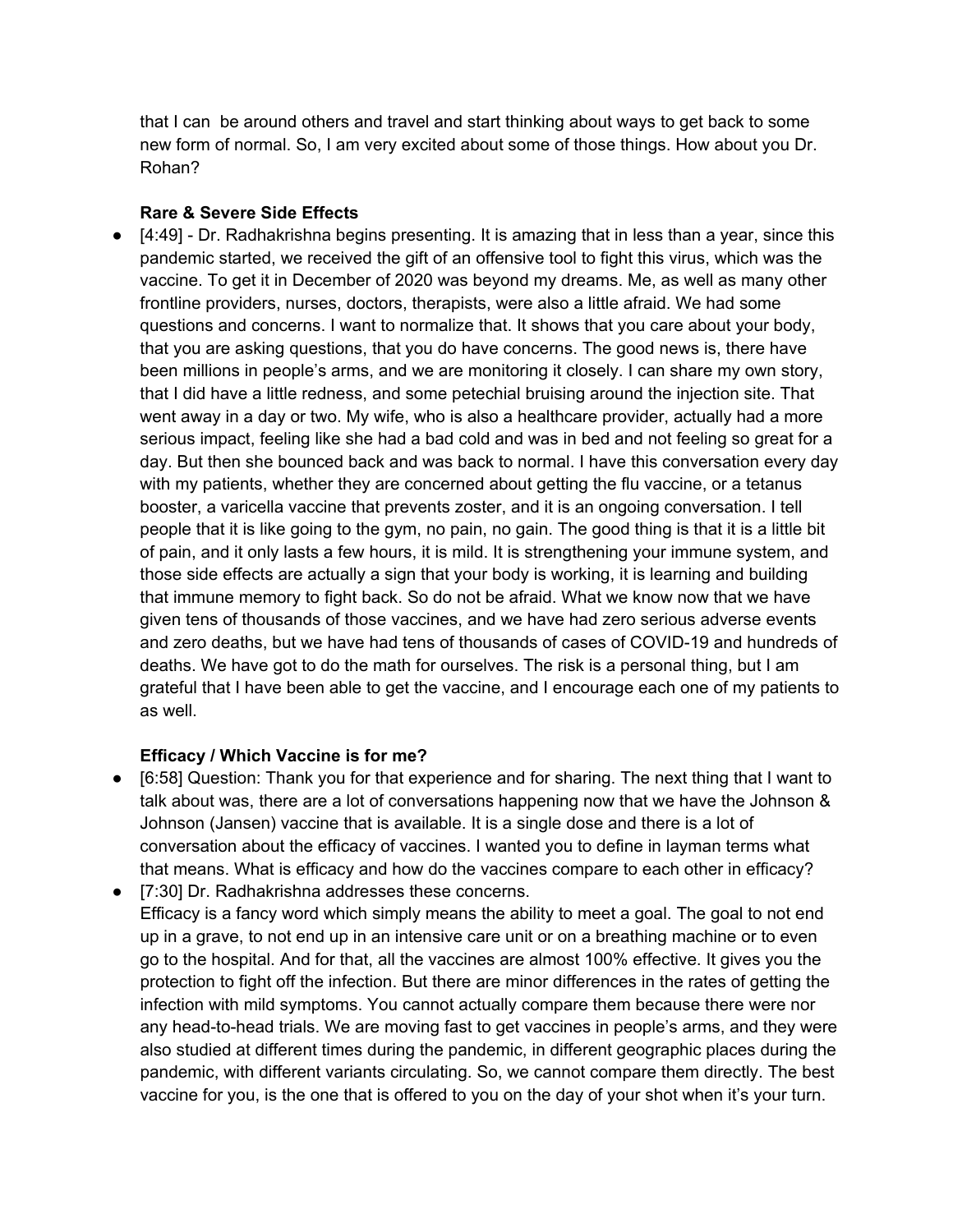So, when you show up, the sooner we all get vaccinated, the sooner we can reach community immunity and save lives in our families and communities.

- [8:39] Question: That's great to hear Dr. Rohan. I appreciate that confirmation and I wholeheartedly agree with you that the best vaccine is the one that gets into your arm today, and vaccinate our community. In terms of answering the question is one vaccine better than the other? That is your response to that?
- [9:07] Dr. Radhakrishna addresses these concerns. As mentioned, all the vaccines are nearly equivalent and highly effective at preventing death and hospitalization, which is what our main goal is. They are all very effective. It varies based on who you are between 70-95% effective for getting the virus with symptoms, but if you get that in your arm, you can be sure that you will never get sick enough to end up in the hospital or actually die from it. That is the insurance that people want. There will be new vaccines rolling out, and as of now, the third one on the scene in the United States is the Johnson & Johnson, also known as the "one and done". Each vaccine may have some differences, benefits, and advantages. So, for folks who are hard to reach, like someone leaving a hospital with transportation issues, someone in a detention facility, or maybe in and out of a homeless shelter, we want to catch people when we've got them, and maybe prioritize those one and done Johnson & Johnson vaccines for that population. So, we can't ensure choice. Just yesterday I had a patient in the clinic who was a Mexican grandmother, and she was so grateful that she got the vaccine in our clinic, but she was also really sad that her relatives in Mexico (MIchoacan) were still at risk and dying because the vaccine had not been rolled out there. So, she was grateful to get what she has. Here in the United States and California, and in our county, we are blessed to have options, and people should take what they are offered, because many other countries and places have not even gotten the vaccines yet.

## **Clinical Trials / Vaccine Equity**

- [10:41] **Q**: I would like to ask you about the context of understanding clinical trials. There are a lot of questions around that and the outcomes on black and brown trial participants. We receive many questions around this issue. How would you respond to that question?
- [10:59] Dr. Radhakrishna addresses these concerns.

**A:** Many aspects of society do not have enough representation for women or people of color. The same is true for science on the vaccine development side, and for volunteers participating in clinical trials. But it is getting better. You should know that a black woman was instrumental in the development of the COVID vaccine, and many black and brown folks were involved in those trials. Was it enough? No. Is it getting better? Yes. Watching disparities take its toll on our people is playing defense. We can't live in the past. We must be the change we wish to see, and equity is about playing offense. It means signing up and joining those trials, and that is why the presidents of historically black colleges from Xavier, and Dillard in Louisiana, and all the way to the East coast, rolled up their sleeves and themselves participated in the COVID trials early on. The presidents of Howard and Meharry Medical Schools are signing up their institutions to participate in ongoing clinical trials. But you do not need to wait for those results if you have questions. We do not have time to waste. We are doing real world studies on the millions of black, brown people, and women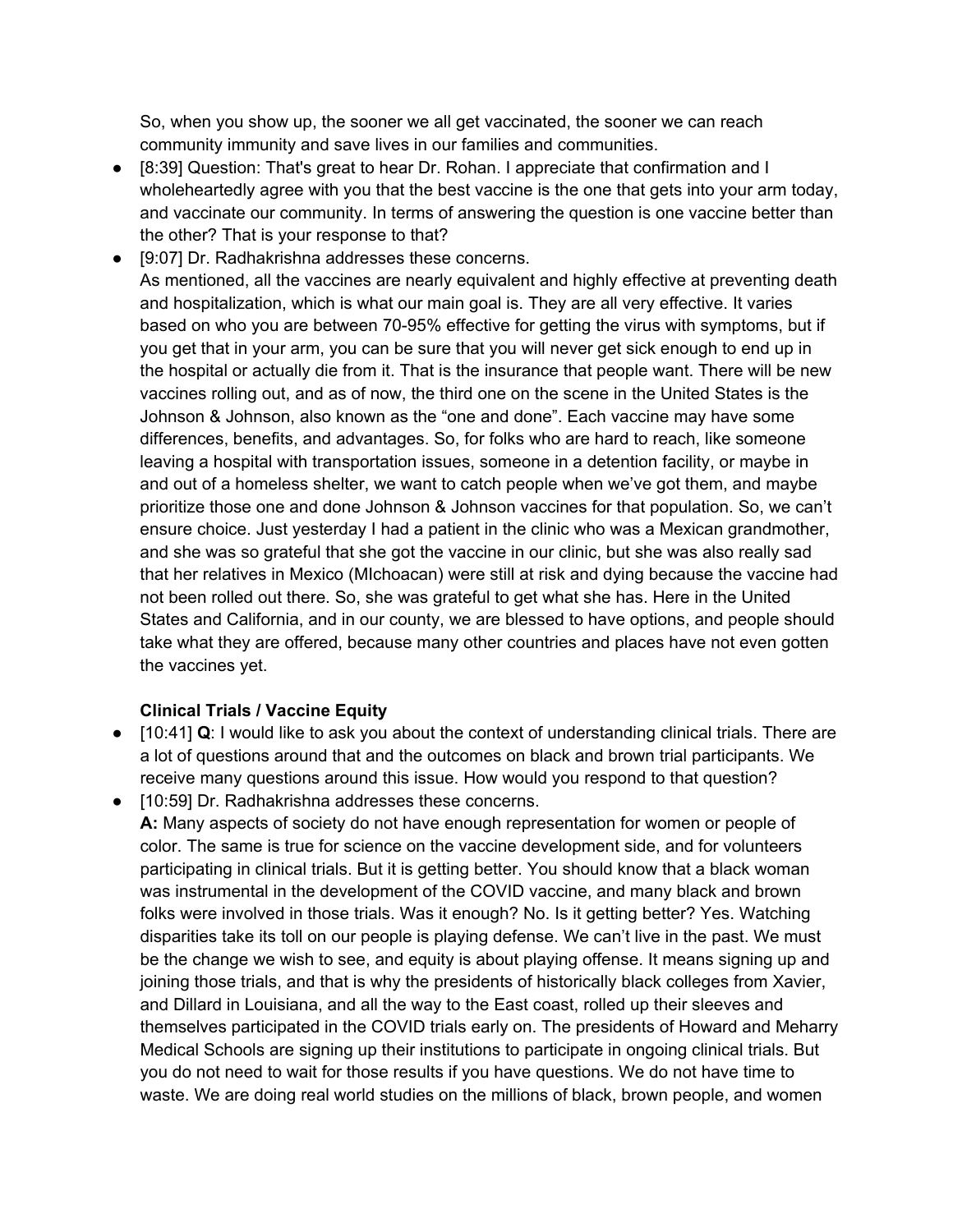who continue to get the vaccine as we follow the safety and effectiveness data. You can be more reassured than ever that it is not just dozens of people who have received it, but in the thousands and millions. Nobody is one statistic away from changing their mind. It is the heart, stories, and personal connections that change and inspire us. I can tell you that the Moderna trial had 27% people of color in their trial participants and volunteers. But do your own research, talk to people in your community who have gotten the vaccine, and ask them how they feel a few months later. We learned this a decade ago with the H1N1 influenza pandemic. In the Black community, it was actually the moms that were the key. "You cannot come into my kitchen if you have not had the vaccine." That goes a long way. We want people to be a part of the solution. The technology in those first two approved vaccines is called mRNA. The "m" stands for "messenger". We want you to be a messenger, to share your story, and if you have doubts, that is ok. Talk to people who you trust in your family and community who have gotten the vaccine. That is what creates trust and change.

- [13:47] Switch to audience Q&A session, including panelists from BIPOC communities. Today we will address mistrust in BIPOC communities due to medical racism. We have some great communities' members joining us today who will be talking about some of the questions brought about by community members, members of our African American workgroups, our Latino workgroups, our historically marginalized communities workgroups, our older adult workgroup and our youth and young adult workgroups as well. We also have members from our Asian Pacific Islanders workgroup that are joining us today. The first question comes from our African American workgroup.
- [14:38] First panelist (African American representative) speaks. **Q:** We would like to know how were COVID-19 clinical trials more ethical than the historic medical experimentation on African Americans?

**A:** [14:44] (Dr. Radhakrishna) We have a dark history that we must be honest about, apologize for and move forward from. We are moving in that direction. In 1932, the U.S. Public Health Service was supposed to conduct a six-month syphilis experiment, which instead became a forty-year experiment and harmed the health of black men until 1972, violating ethics and decency. The damage has spanned generations and continues to harm the public's trust whether it is in taking a blood pressure pill or a vaccine. We have to continue to apologize and acknowledge that racism has and still does exist in all aspects of healthcare; Implicit, explicit, internalized, externalized, we can do better, and we are. We have to separate that past from what is happening now. We have prior informed consent for all clinical trials as a value in trying to ensure the pillars of bioethics, the Helsinki Declaration, the Belmont Report, and what our food and drug administration uses for all clinical trials. What that means is that volunteers must fully understand the risks, the benefits, and the alternatives before their participation. This is required by the FDA. Unlike in the past, where there was secrecy and neglect, now, we are inviting people with the choice, and with full prior knowledge to participate. If people of color want vaccines that are for us and by us, we are asking them to join in. That is why black leaders, historically black colleges, are having their own presidents participate in trials and signing up their institutions for new trials as we get more vaccines available that are safe and effective for all Americans, especially people of color.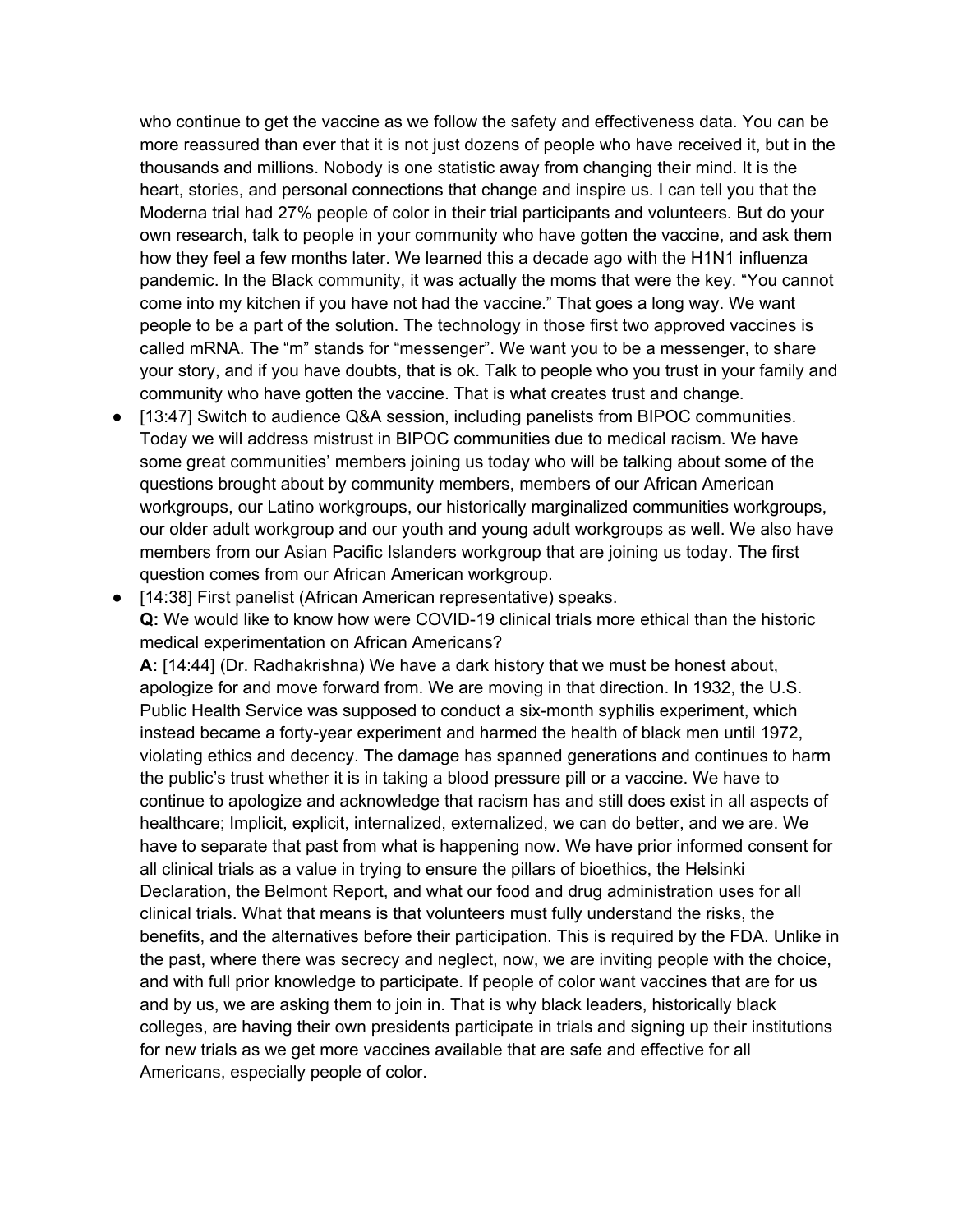● [16:55] Second panelist (Historically Marginalized Communities Engagement Unit representative) speaks.

**Q:** In the Latino community, there are beliefs that the vaccine was developed with fetal tissue and that the vaccine can give you COVID.

**A:** [17:16] I have been a family doctor for ten years in San Pablo West County Healthcare Center where two-thirds of my patients are monolingual Spanish speaking patients, and I get lots of questions, concerns, myths, conspiracy theories, for all vaccines, e.g., flu, tetanus and now Covid. So, these questions are important to answer head on. All of the COVID vaccines, like many new drugs in medicine, have used human stem cells for the testing as part of the development process. I view these are gifts from God and science that are saving lives. We cannot let perfect be the enemy of great. So, talk to your religious leaders and make the best decision for your values. Let us not let our communities continue to suffer when we have the solutions in front of us. This is why we are participating and collaborating with many religious leaders of all faiths, including in the Latino community, to be the messengers and share their views on what is safe. It is common to think that if you are a little sore or have some mild side effects, that you may have gotten sick from getting it, but like I have said, it is like going to the gym - no pain, no gain. You're a little sore afterwards, but that does not mean you have got the virus or the disease, it means your body is learning and fighting back and getting stronger. There is a big difference between getting a little headache or a sore throat after a flu vaccine, than getting slammed in bed with a high fever or ending up in the hospital. The same is true for Covid. The side effects are very mild and short lived, whereas the disease itself can be deadly and can have symptoms that last for months afterwards.

● [19:09] Third panelist (Latino representative) speaks.

**Q:** A recent example of the atrocities committed on migrant women at the border being given hysterectomies unknowingly, there is a layer of mistrust towards our government and there is a conspiracy theory that the vaccine will inoculate minorities with experimental ingredients. How do we know we are not being targeted yet again?

**A:** [19:46] We have to come to terms with our dark past and present and apologize, but we cannot let the bad actions of some stop us from saving our communities. Our nation was founded on horrific things that lead to mistrust, that is understandable. The genocide of Native people, slavery of Africans, forced labor and servitude of migrants, the exclusion of Asians, and the Government and other actors continues to mistreat migrants and perpetuate harm against women and people of color. All I can do, as a government worker and public health worker, is to offer a sincere and profound apology for all of this and to ask for support and partnership to move forward. Fear and conspiracy theories can only be supplanted with apology, acknowledgement, love, and trust. So yes, we are hypocrites who have violated the Hippocratic oath, to do no harm, because we have caused harm and furthered racism and mistrust. What has been done cannot be undone, but we can apologize, look in the mirror, and acknowledge the ongoing harm, bias, racism in our government and in our healthcare system, call it out, and move forward, which is what we have to do. So please forgive us, we are committed to a COVID-19 vaccine rollout that is ethical and equitable. We will do our best to rebuild trust with all communities. What is more important than this shot in the arm is trust in the heart for other public health emergencies on the horizon. We are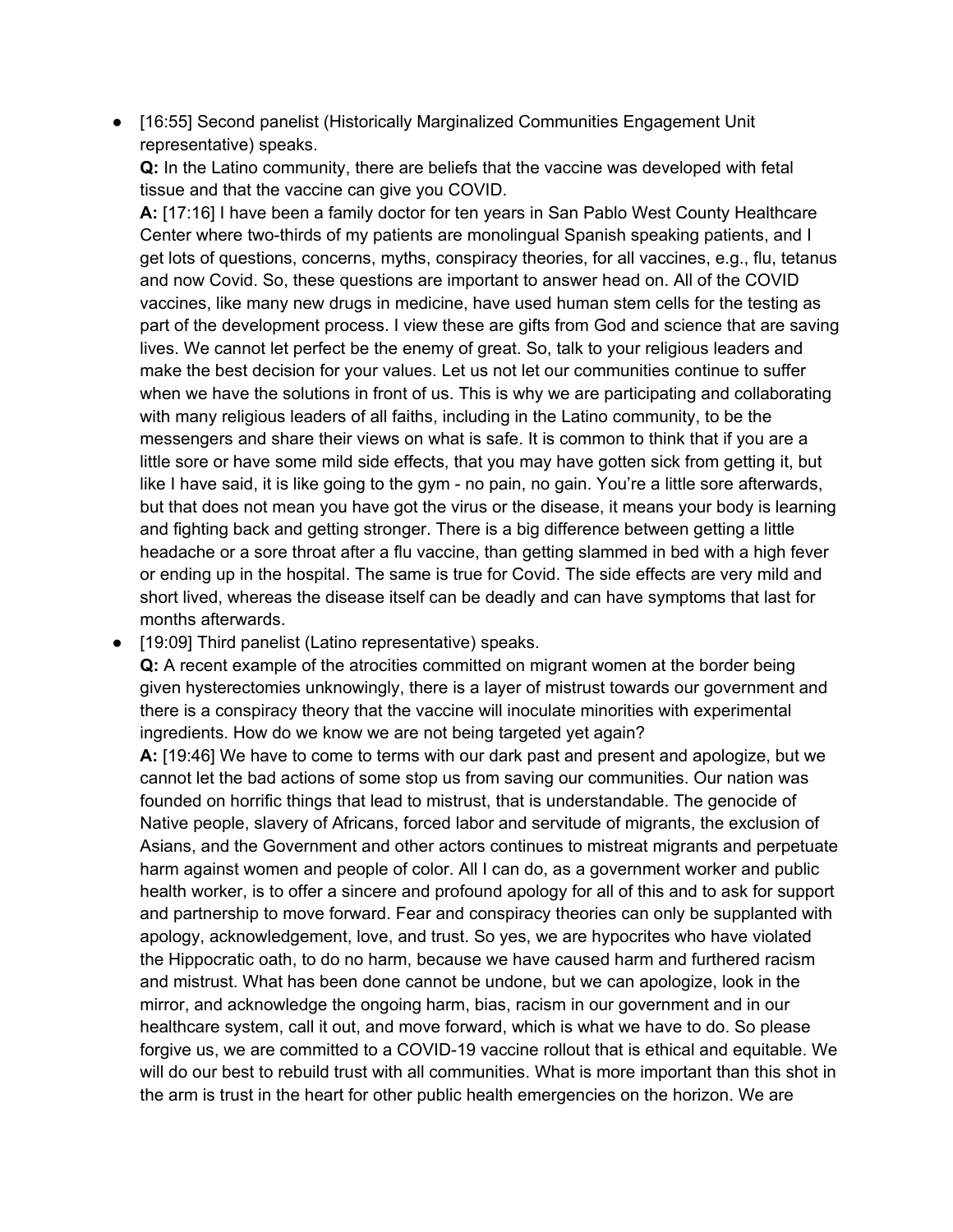sorry, we must do better, we promise we will. One small step in that direction was in November of 2020, when our board of supervisors unanimously supported a declaration that racism itself is a public health emergency, and we hired a CEO, the chief equity officer here today, Gilbert Salinas, who is here to ensure that we offer more than words. That there is action and accountability. I signed up as a Health Officer and this is my badge (showed badge). As an official, I took a promise to protect our residents from enemies foreign and domestic. The foreign enemy in this case is a virus, the domestic enemy is ourselves, racism and misogyny against women and people of color. We have to apologize and move forward. We need you as our messengers to build that trust, which is why our community workgroups, our community leader, and promoters are essential to get facts over fears through conversations, through social media, because we can't let our community members die for our past mistakes.

● [22:47] Fourth panelist (Youth and Young Ambassador workgroup representative) speaks. **Q:** How did scientists produce a COVID-19 vaccine so quickly? How did they bypass the normal vaccine approval process? Are the new strains going to affect vaccine efficacy? **A:** [23:18] Operation Warp Speed to rapidly develop vaccines was successful thanks to millions of dollars of taxpayer money and new technologies. So, when it is your turn to get the vaccine, you better cash in, since it is your resources that helped it be a success. Was it rushed or did it take shortcuts? No! Will it protect you against variants? So far, it is looking promising that the approved vaccines are still very effective including against variants. But it is a constant arms race, as viruses mutate, we may need to change our vaccines in coming years, with boosters in the future with better technologies. The best way to stop these variants is to vaccinate as many people as soon as possible, so the virus cannot even get a foothold to dance around in our communities and mutate. Here in Contra Costa county in the Bay Area, we were the first in the nation to implement stay at home orders. And in less than a year, we went from fearing an unknown enemy and playing defense with masks and social distancing, to playing offense and fighting back with shots in arms. I am amazed at how fast we did it, but we did not cut corners. It had to be independently reviewed by many experts, starting nationally with the Food and Drug Administration. They gave an EUA (Emergency Use Authorization) because the need was so great, the data was so compelling, and the safety had been insured. Then, western states approved it, then the California Governor's panel of experts approved it. Finally, in our county our committee on ethical and equitable allocations agreed as well.

● [25:08] (African American workgroup representative) speaks. **Q:** After killing the Coronavirus, does the vaccine stay in your body and leave behind a template?

**A:** [25:25] The vaccine actually does not kill the virus, it teaches you to make the antibodies to kill the virus, so it does not land and spread in your respiratory system. Those mRNA messengers show us what the enemy looks like, and then we learn how to fight back.

● [25:47] Fifth panelist (Asian Pacific-Islander workgroup representative) speaks. **Q:** After getting vaccinated, do you have to continue social distancing and mask wearing because you can get COVID and pass it on to others?

**A:** [26:07] Risk is a very personal thing, who we live with, our own medical conditions, if we live with the elderly and high-risk workers, and people are getting vaccinated at different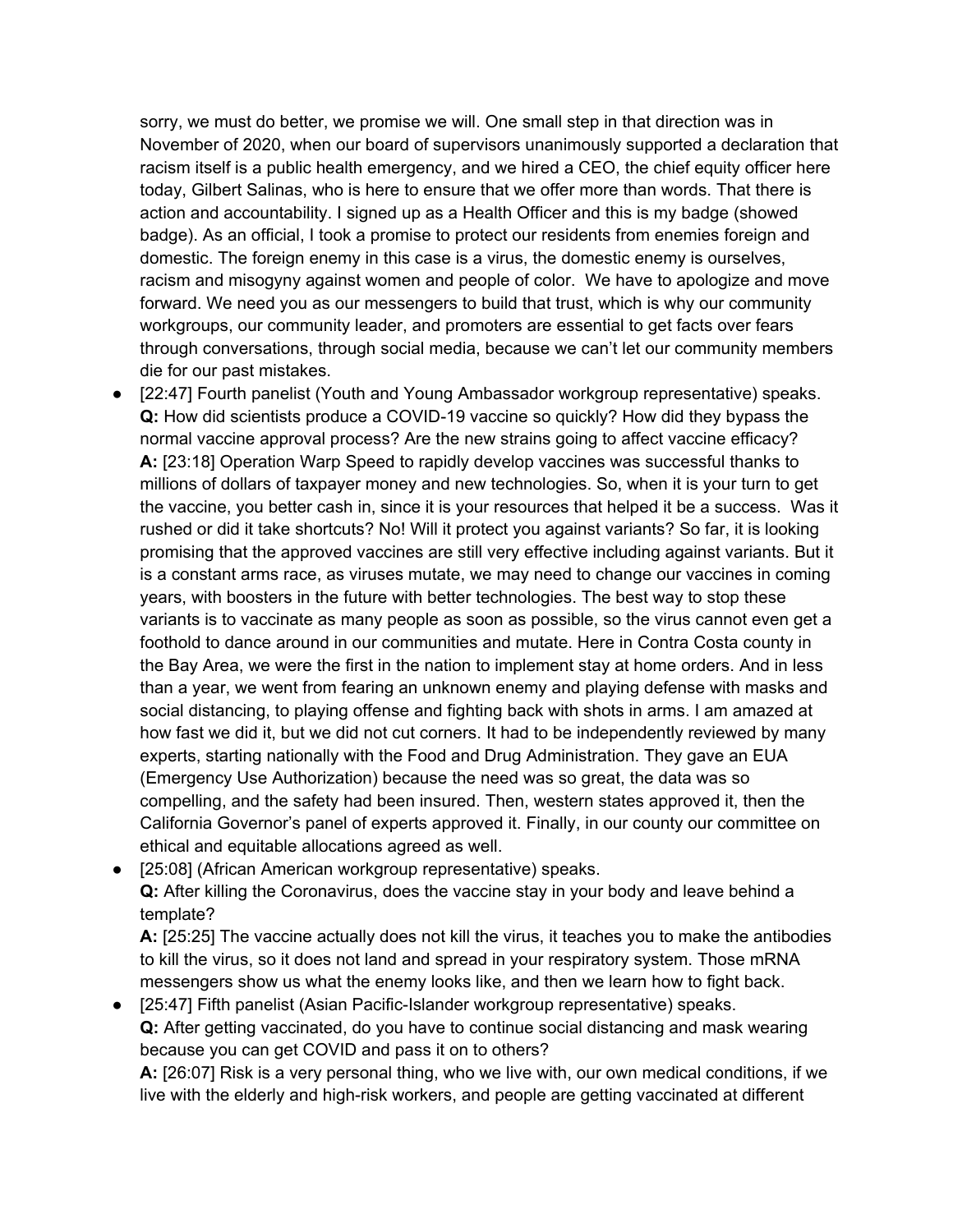times. The federal guidance from the CDC is continuing to change on this. It is important to not let our guard down. Getting a vaccine is not a golden ticket to be without masks in all settings. So, similar prevention needs to guide our personal choices. To date, the data is showing that the vaccines are very effective, not only at preventing us from getting COVID, but also from preventing us from passing it on to others. This is great news, but we need to continue to study it. There may be variants that may mutate and evolve, and not everybody is vaccinated, so we have a personal, a family, and community responsibility to continue to play it safe. That means be outdoors rather than indoors if possible, have good ventilation, wear masks, especially if you're coming into contact with people who haven't yet had the vaccine or may be a higher risk from a chronic condition or age. We want to take care of our loved ones and playing it safe is the best way to do so. We all have pandemic fatigue from these prevention measures, but it is the best thing we can do to make sure our loved ones continue to stay healthy and alive. So we can take more risks once we're two weeks after your final dose of the vaccine, and we've built those antibodies. But we still do not know how long the antibodies last for or when we are going to need a booster. So, err on the side of caution, follow the advice of your personal physician, and continue to play it safe and care for your loved ones.

● [28:01] Sixth panelist (Asian Pacific-Islander workgroup representative) speaks. **Q:** In the Southeast Asian community, there is fear that the vaccine has ingredients that may cause infertility. Can you speak to this?

**A:** [28:27] The vaccine does not and cannot cause infertility. To the contrary, it can actually help moms and babies survive if they get infected with COVID. While the vaccines were not specifically studied in pregnant women, some of the women in the studies went on to get pregnant, proving that it did not cause infertility. And, also that once they were vaccinated, they had healthy moms and babies. Some of those women who did not get the vaccine in the study, actually had unhealthy moms and fetal demise. Being pregnant can lower your immune system and make it more likely to get really, sick or die from any disease like the flu or COVID. That is why we want all pregnant moms to get vaccinated for the flu and COVID. The best gift you can give to your baby is fresh antibodies to protect them from an unknown enemy in the outside world. Are we seeing more infertility in modern times? Yes. Are we seeing more vaccines? Yes. Are they related? No. This is called true, true, and unrelated. Rising infertility and lower sperm counts is not due to vaccine ingredients. It is due to chemicals in our environment that disrupt our hormones, and endocrine system, poisoning our true mother, Mother Earth, poisons humanity and fertility for generations. So, get the vaccine that is safe, eat healthy, organic food to protect this generation and help stop climate change and environmental toxins to save future generations.

● [30:20] (Youth and Young Adult community representative) speaks.

**Q:** How do we get to the goal for community or herd immunity?

**A:** [30:22] When enough people are protected from COVID-19 through vaccination, the virus will not be able to spread easily from person to person, and society can more safely reopen. It varies for different diseases, roughly between 70-90% of people injected so it cannot get a foothold and lead to outbreaks. This is called community immunity or sometimes herd immunity. But we are people, not animals. So, let us focus on the community benefits and motivations to get vaccination. You can't spell the word community or immunity without